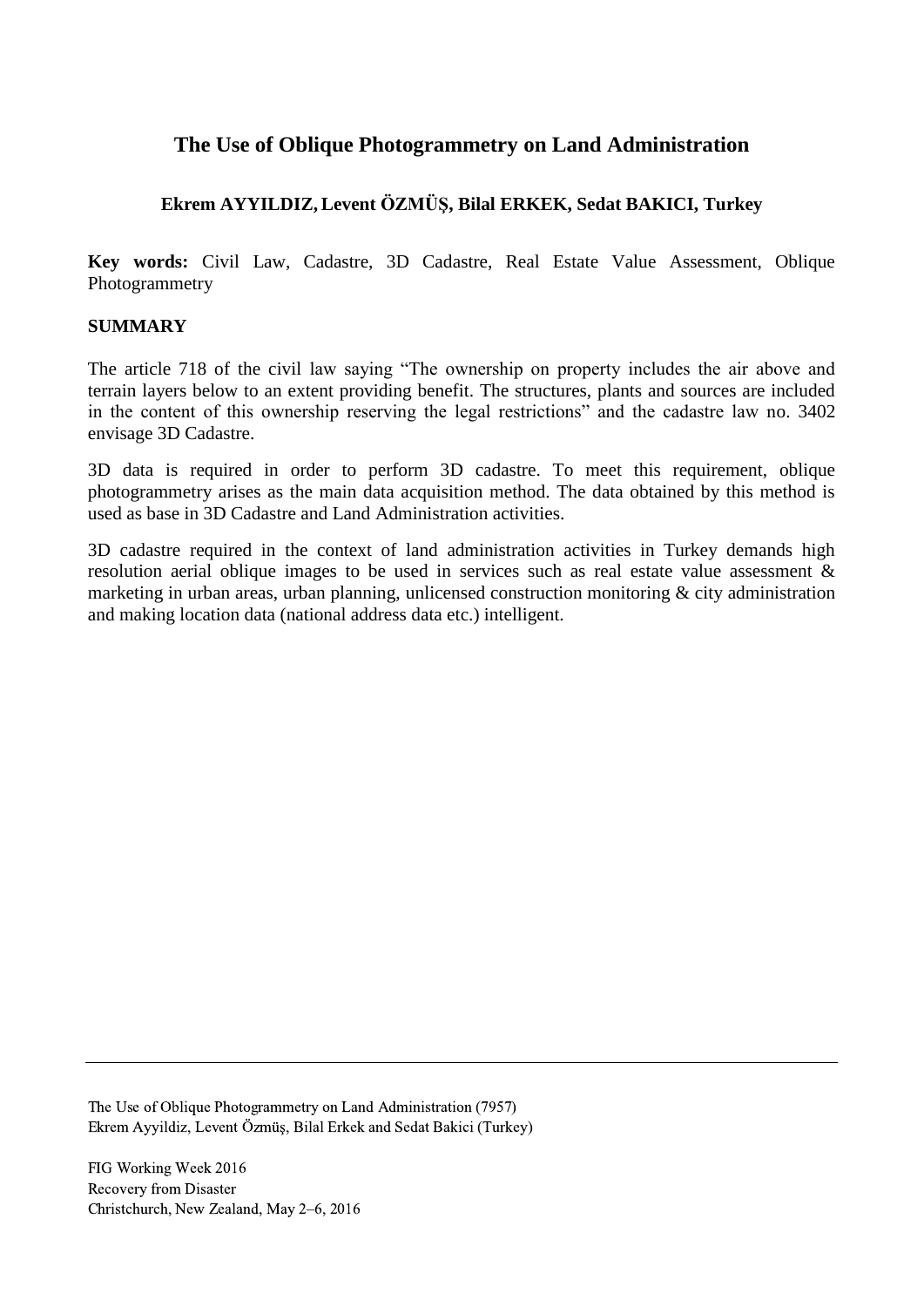# **The Use of Oblique Photogrammetry on Land Administration**

**Ekrem AYYILDIZ Levent ÖZMÜŞ Bilal ERKEK Sedat BAKICI, Turkey**

#### **1. INTRODUCTION**

#### **1.1 Land Administration**

Land is a spatial magnitude, where all living creatures shelter, hold on to life and carry on vital activities throughout the history. It is among the most valuable and indispensible sources for all livings on earth. Since land is an extremely crucial asset, its administration becomes an important issue as well. Land administration is the act of creating, recording and presenting information on ownership, value and use of land and its associated resources (UNECE, 1996). Land administration requires decision making and implementation the decisions about the land. Decisions can be taken either individually or by a group of people. Countries provide their existing lands to be managed with respect to requests, requirements and laws depending to the technological advancements. The key point is the establishment of land administration for sustainable development. The modern land administration depends on the land management paradigm (Williamson et al., 2010). In this approach, land administration functions including land tenure, land use, land value and land development are treated as inseparable parts.



Figure 1. The land management paradigm (Enemark, 2004)

Sustainable development consists of economic, social and environmental components and the basis of the paradigm is the Institutional Arrangements depending on the country context. This basis can

The Use of Oblique Photogrammetry on Land Administration (7957) Ekrem Ayyildiz, Levent Özmüş, Bilal Erkek and Sedat Bakici (Turkey)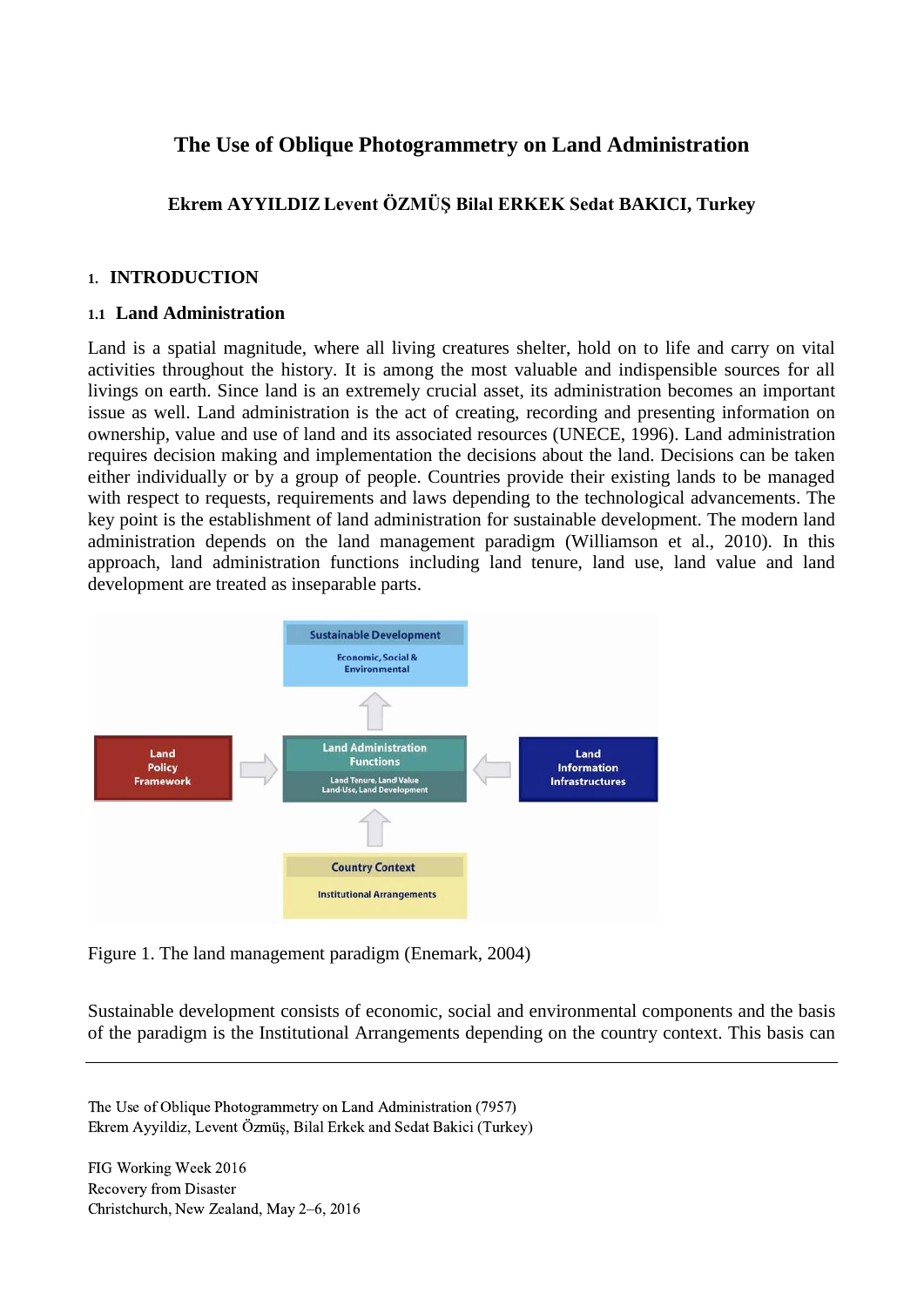be defined by the three legs, which are Land Policies, Land Information Infrastructures and Land Administration Functions for sake of sustainable development. Land Policy can be defined as the purposes set by the governments to cope with land issues. These issues include economic development, social justice and equity and political stability. Land policies may differ from country to country regarding to social, economical and cultural aspects. Land Administration Functions is the operational component of the paradigm, which enables fair implementation of rights, restrictions and responsibilities about the land and its associated resources. As already mentioned, these functions are land tenure meaning securing and transferring rights in land, land use meaning planning and control of the land and properties, land value meaning valuation and taxation of land and properties and land development meaning implementing utilities, infrastructure and construction planning (Enemark, 2004). In order to serve these functions, solid Land Information Infrastructures are required, which include reliable cadastral and topographic data and gain access to thorough and updated information on artificial and natural environment. To sum up, the land management paradigm is required by modern land administration theory to make systems overcoming the land related right, restriction and responsibility issues for providing sustainable development (Williamson et al., 2010).

#### **1.2 Cadastre**

In this scenario, cadastre comes up as one of the main components of a successful land administration. It locates at the core of a land administration system enabling spatial integrity and unique identification of land parcels. The statement of International Federation of Surveyors (FIG) on cadastre is given as follows: "A Cadastre is normally a parcel based, and up-to-date land information system containing a record of interests in land (e.g. rights, restrictions and responsibilities). It usually includes a geometric description of land parcels linked to other records describing the nature of the interests, the ownership or control of those interests, and often the value of the parcel and its improvements. It may be established for fiscal purposes (e.g. valuation and equitable taxation), legal purposes (conveyancing), to assist in the management of land and land use (e.g. for planning and other administrative purposes), and enables sustainable development and environmental protection" (FIG, 1996).

As indicated in the statement, land information is kept using parcels which use 2D boundaries to identify properties. To assure integrity and consistency, overlaps and gaps should not occur between parcels. However, existing land administration systems adopting 2D parcels have begun to lose their efficiency while coping with rights, restrictions and responsibilities (RRRs) belonging to land which become more complicated day by day. This complexity is mainly caused by overlapping and interlocking constructions appear particularly in urban areas with dense housing. The challenge is how to project these structures onto the surface to obtain 2D parcels in conventional cadastral systems (Stoter, 2003).

At this point, the necessity of 3D cadastre concept and 3D property data is confronted.

The Use of Oblique Photogrammetry on Land Administration (7957) Ekrem Ayyildiz, Levent Özmüş, Bilal Erkek and Sedat Bakici (Turkey)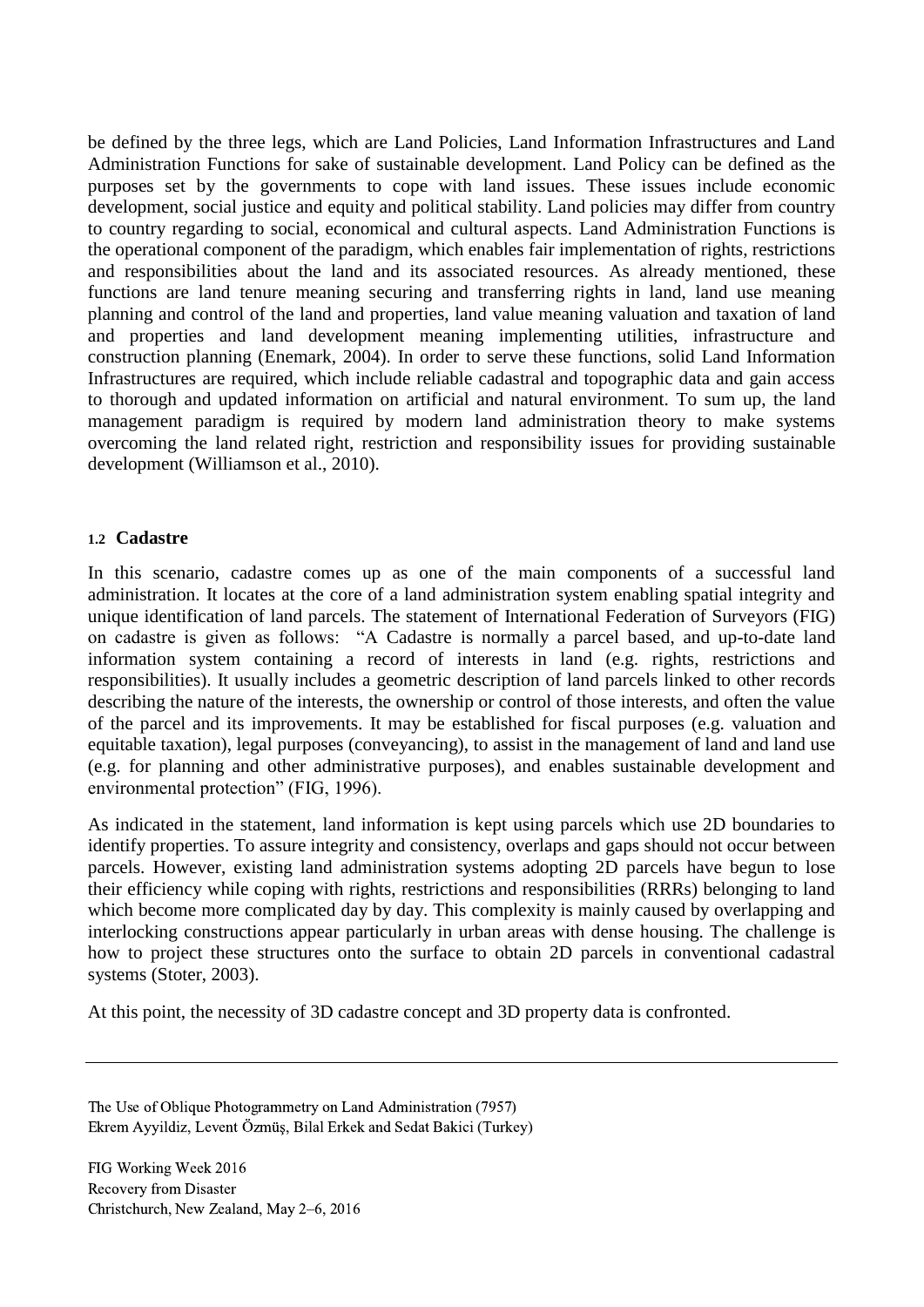

Figure 2. a) Bockenheimer Warte Station, Frankfurt b) La Defense District, Paris c) Subsurface Shopping Places at Central Station, Hannover

The requirement for a 3D cadastral system is triggered by a number of factors (Stoter, 2003):

- a considerable increase in (private) property values
- a considerable increase in the number of tunnels, cables, pipelines, underground metros, parking lots, shopping malls, buildings above roads/railways and other cases of multilevel buildings
- an upcoming 3D approach in other domains (3D GIS, 3D planning) which makes a 3D approach of cadastral registration technologically realizable.

### **2. 3D CADASTRE**

A 3D cadastre is a cadastre which registers and gives insight into rights and restrictions not only on parcels but also on 3D property units (Stoter, 2003). From this point of view, conventional cadastre is required to be adapted to 3D situations for proper registration. FIG Commission 7 – Cadastre and Land Management has come up with a study namely Cadastre 2014 that might take place in 2014 in order to customize the current state of cadastral registration into an approach overcoming the deficiencies. It was an output of a four-year study and has been translated into 27 languages. It has six statements which are (Kaufmann and Steudler, 1998):

- Cadastre 2014 will show the complete legal situation of land, including public rights and restrictions!
- The separation between 'maps' and 'registers' will be abolished!
- The Cadastral mapping will be dead! Long live modeling!
- 'Paper and pencil cadastre' will have gone!
- Cadastre 2014 will be highly privatized! Public and private sector are working closely together!
- Cadastre 2014 will be cost recovering!

The Use of Oblique Photogrammetry on Land Administration (7957) Ekrem Ayyildiz, Levent Özmüş, Bilal Erkek and Sedat Bakici (Turkey)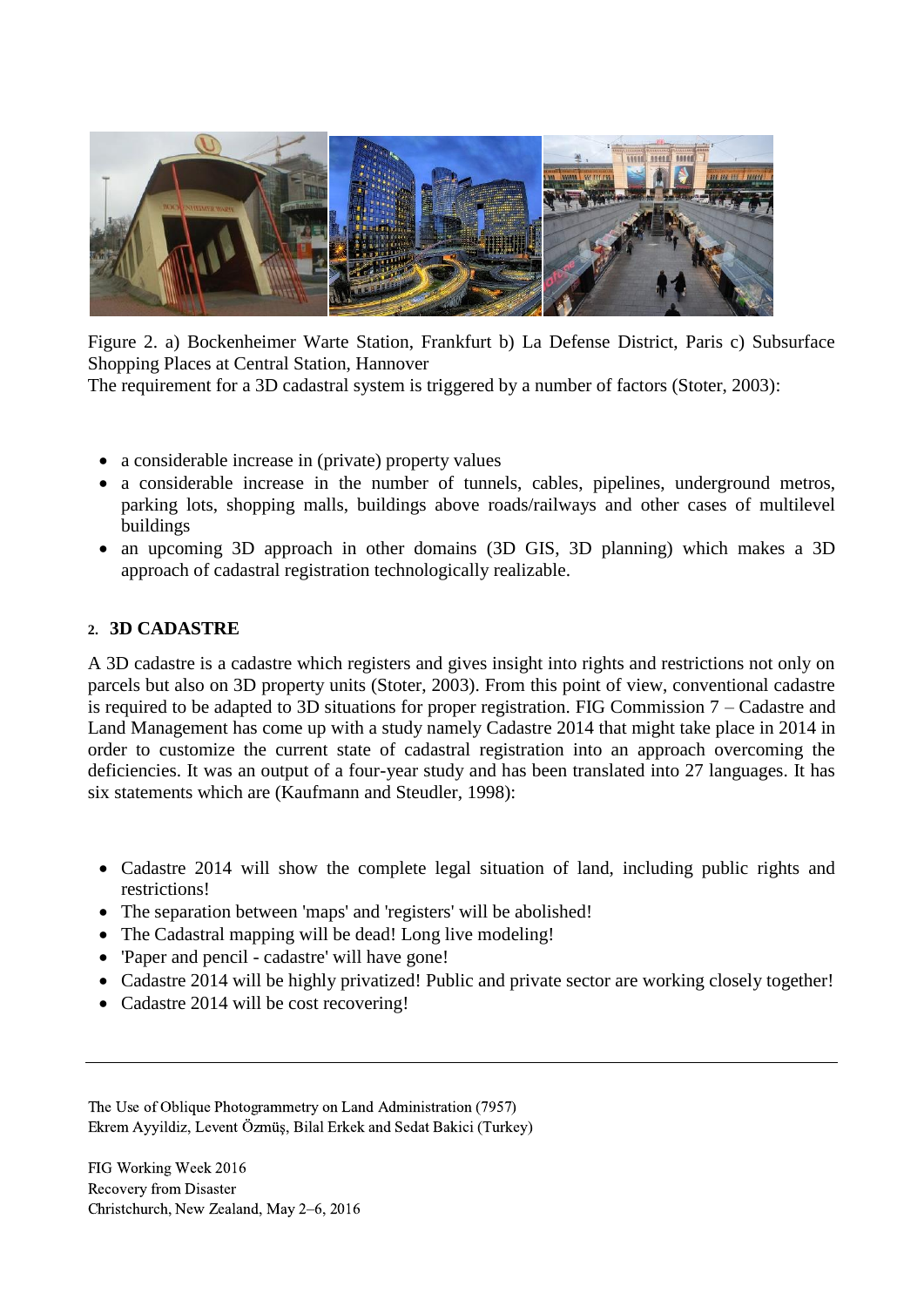The document emphasizes that the cadastral registration shall not be based on or restricted to 2D cadastral maps in the future. Consequently, 3D rights, restrictions and responsibilities have to be completely registered and access to legal status of multi-level property including 3D spatial information in addition to public law restrictions has to be provided (Stoter, 2003).

Moreover, title deed plans & cadastre map sheets, which are one the primary registers, are indespensible for property law and technical cadastre applications regarding to the article 1003 of Civil Law no 4721 saying "The plan based on official measurement forms the basis for the registration and determination of an immovable property to land registry" and the article 719 saying "...Boundaries of the immovable properties are determined by the title deed plans and boundary signs on the land. Unless they match each other, the actual one is the boundary on the plan...".

When considered from this point of view, interpretation can be done using building floor space boundary to be obtained from oblique images and state of building in plan. In the case of nadir images, on the other hand, it is not possible to comment by using the display/drawing of building balcony or roof projection and state of building in plan.

At this point, the importance of 3D GIS has risen. This concept requires acquisition of 3D data and creation of objects, visualization and navigation in 3D environment and 3D analyzing and editing.

In recent years, oblique photogrammetry, whose applications are gradually spreading, is used as an effective method for producing 3D data.

### **3. OBLIQUE PHOTOGRAMMETRY**

Oblique photogrammetry is a photogrammetric method, which combines conventional nadir images together with oblique images acquired at high angles to build 3D city models with texture data obtained from oblique images (Petrie, 2008). Single or multiple camera systems mounted on airplane, helicopter or unmanned air vehicles can be used in this approach. In addition, GPS – IMU integration is adopted as in classical aerial photogrammetry.

In the GDLRC, the project of "Oblique Camera and Environmental Components" was prepared for the purpose of establishing oblique image basis required in 3D Cadastre, Property Evaluation and Marketing studies and it was approved by the Ministry of Environment and Urbanization. The components of the project includes procurement of oblique camera and software, acquisition of 1.000 km<sup>2</sup> oblique imagery annually, production of 3D city models and publish as WMS and integration of produced 3D city models with MEGSIS and other systems.

The advantages of oblique photogrammetry can be grouped as follows (Karbo and Schroth, 2009):

The Use of Oblique Photogrammetry on Land Administration (7957) Ekrem Ayyildiz, Levent Özmüş, Bilal Erkek and Sedat Bakici (Turkey)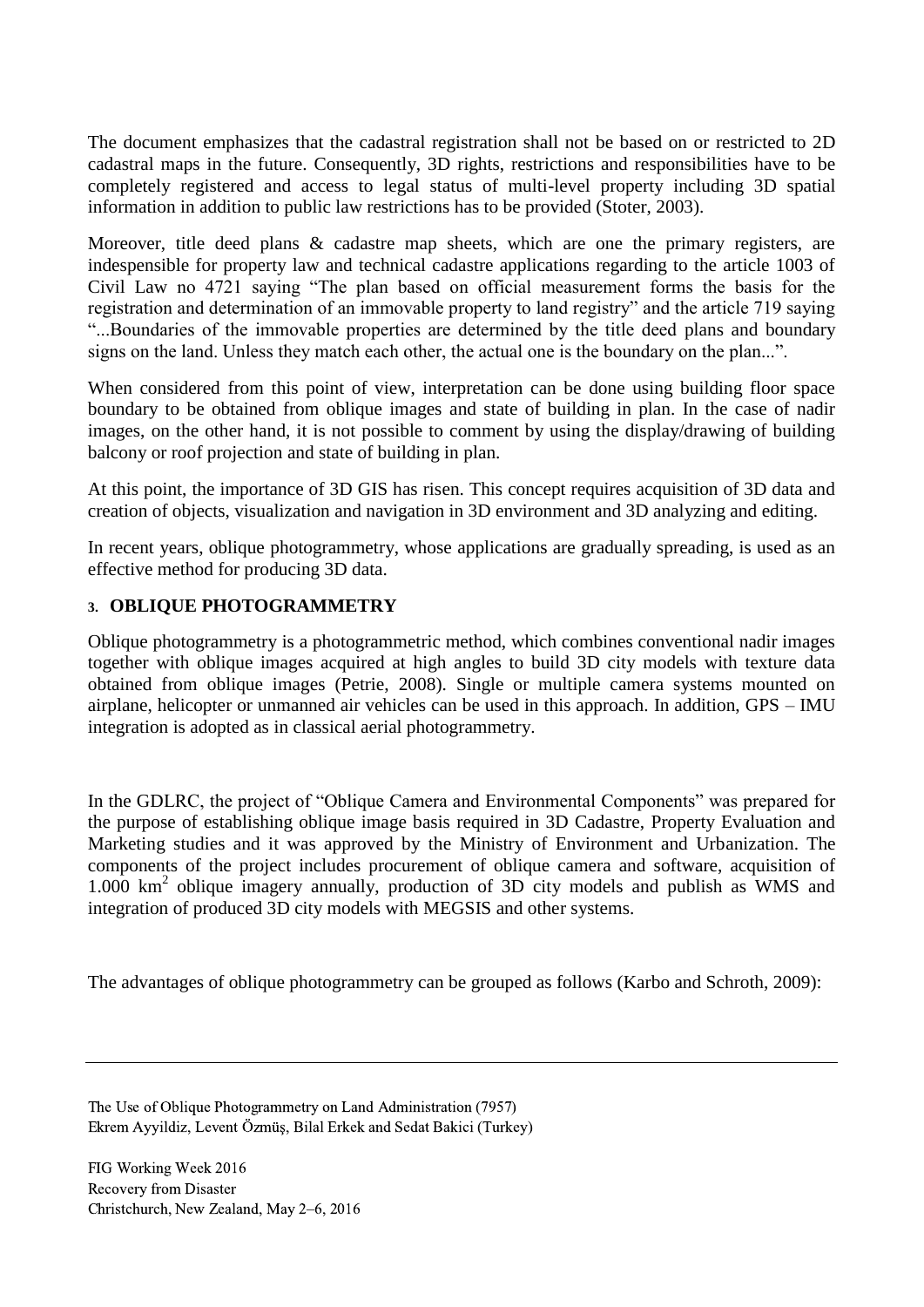- Imaging all sides of structures and performing their accurate measurements
- Performing distance, height and slop measurements on field
- Exposing blind spots
- Determining objects that are hard to see in orthophotos such as lamp posts, telephone poles etc.
- Integrating with GIS database and visualizing GIS data in 3D.

There are many camera systems used in oblique photogrammetry. As already mentioned, approaches differ from single camera to multiple camera systems. The most preferred and effective system is accepted as the one having vertical and oblique cameras together. Track'Air Aerial Survey Systems - MIDAS, Pictometry - PENTA DigiCam, Hexagon Geosystems - Leica RCD30 and Microsoft - UltraCam Osprey can be given as examples (Petrie, 2008).



Figure 3. Five camera system (Petrie, 2008)

The Use of Oblique Photogrammetry on Land Administration (7957) Ekrem Ayyildiz, Levent Özmüş, Bilal Erkek and Sedat Bakici (Turkey)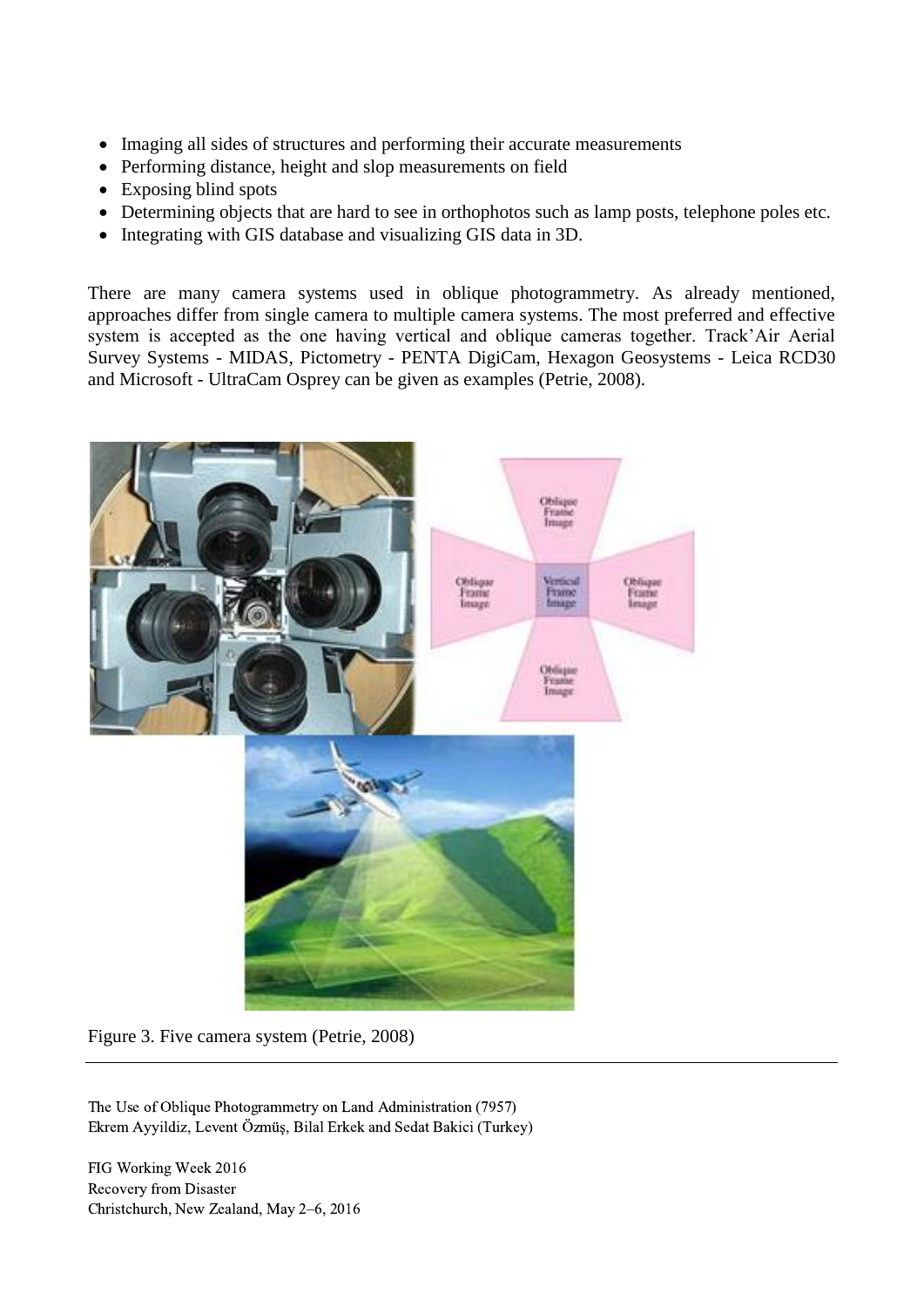In this system, oblique cameras are mounted in north, south, east and west directions with an angle of about 40°- 45°. The nadir camera locates in the middle. The average flying height is 1000 m and resolution is approximately 15 cm for nadir images and 12-18 cm for oblique images (Nelson, 2008).

This configuration generally provides minimum 12 and maximum 24 images of a point, which allows the establishment of image libraries by gathering images meeting the quality standards after the completion of photogrammetric processes.



Figure 4. Five views of a building (Nelson, 2008)

## **4. APPLICATIONS**

Oblique Photogrammetry is used as a powerful tool in a wide range of applications. Applications can be generally grouped into 5 main topics, which are (Grenzdörffer et al., 2008):

- Tax Assessment & Building Deviation
- Urban and infrastructural planning
- Management of military and security operations
- Critical infrastructural protection
- Cadastral capturing and management.

Since oblique photogrammetry provides accurate measurements of distances, heights and areas, it is exploited for tax assessment effectively. Together with identification and documentation of deviations, raise in tax revenues is obtained.

The Use of Oblique Photogrammetry on Land Administration (7957) Ekrem Ayyildiz, Levent Özmüş, Bilal Erkek and Sedat Bakici (Turkey)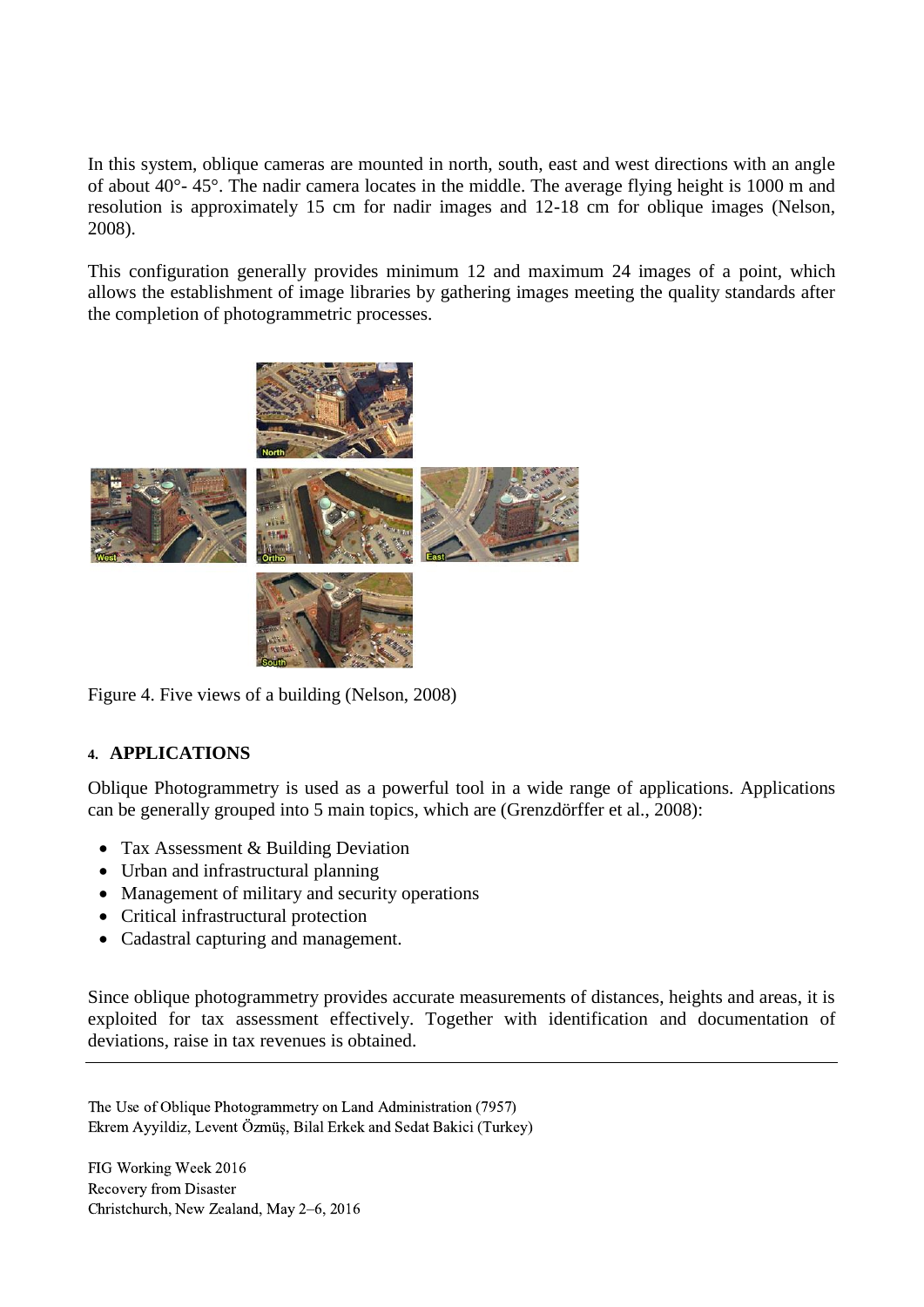Powerful measurement capabilities help users to compare buildings and structures for any kinds of planning purposes. In addition, designing pylon construction can be handled easily. Line of sight analyses have an important role at urban and infrastructure planning as well.



Figure 5. Height and distance measurements (Aeromap, 2006)

In terms of military and security operations, oblique photogrammetry strengthens the management by providing accurate and fast information during crisis times. This includes critical site information as well as information on surrounding areas and infrastructure. During crises, access and evacuation routes play a crucial role. Oblique photogrammetry is a great tool to do planning for them in addition to determination of entrances and openings.

Critical infrastructures including airports, harbors, terminal stations, shopping centers, power plants, water resources, military and police facilities, government buildings, hospitals, prisons, dense populated areas, tower blocks, factory premises and industrial areas can be protected using the multi-vision ability of this technology.

Oblique photogrammetry is an effective tool for cadastre projects. As mentioned several times, robust measurements on 3D space make accurate mapping and organization of cadastral activities in rural areas possible (Grenzdörffer et al., 2008). Apart from measurement capabilities, this technology might be used as a support in splitting parcels and parcel formation by preliminary boundary determination (Lemmens et al., 2007).

The Use of Oblique Photogrammetry on Land Administration (7957) Ekrem Ayyildiz, Levent Özmüş, Bilal Erkek and Sedat Bakici (Turkey)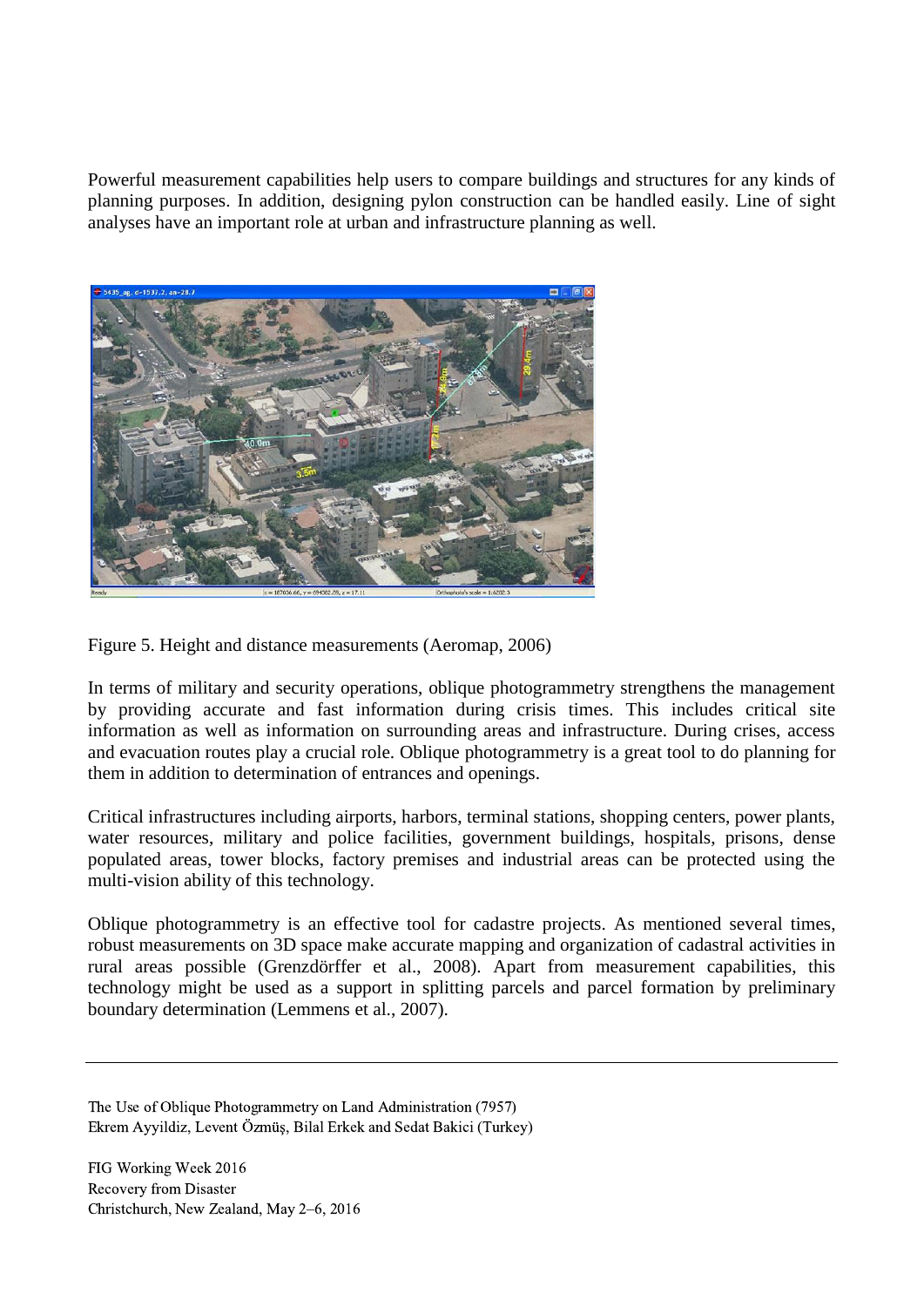

Figure 6. Parcel area measurements (Aeromap, 2006)

Realistic 3D city models obtained by texturing oblique data are used as an important base for 3D cadastre projects and provide convenience in urban planning. Besides, these 3D city models are used to take the environmental factors into account while performing real estate assessment.

Oblique images can be used for getting information, which cannot be obtained using topographic maps and orthophotos in the determination of land use. While it is hard to distinguish poor quality and luxury houses on vertical images, it is possible to get more meaningful data using oblique photogrammetry.

### **5. CONCLUSIONS**

Intensive use of lands triggered by rapid population increase and complex city structuring enabled by technological advancements have caused existing 2D cadastral registration system to remain inadequate for administrating rights, restrictions and responsibilities (RRRs) belonging to land. To overcome this issue, 3D cadastre approach should be adopted and performed. Thus, healthy and effective land administration can be enabled, which is also the key for obtaining sustainable development.

To be able to realize 3D cadastre, 3D data is required to be gathered. Oblique photogrammetry emerges as a powerful tool to fulfill this requirement. This method can be effectively used as base

The Use of Oblique Photogrammetry on Land Administration (7957) Ekrem Ayyildiz, Levent Özmüş, Bilal Erkek and Sedat Bakici (Turkey)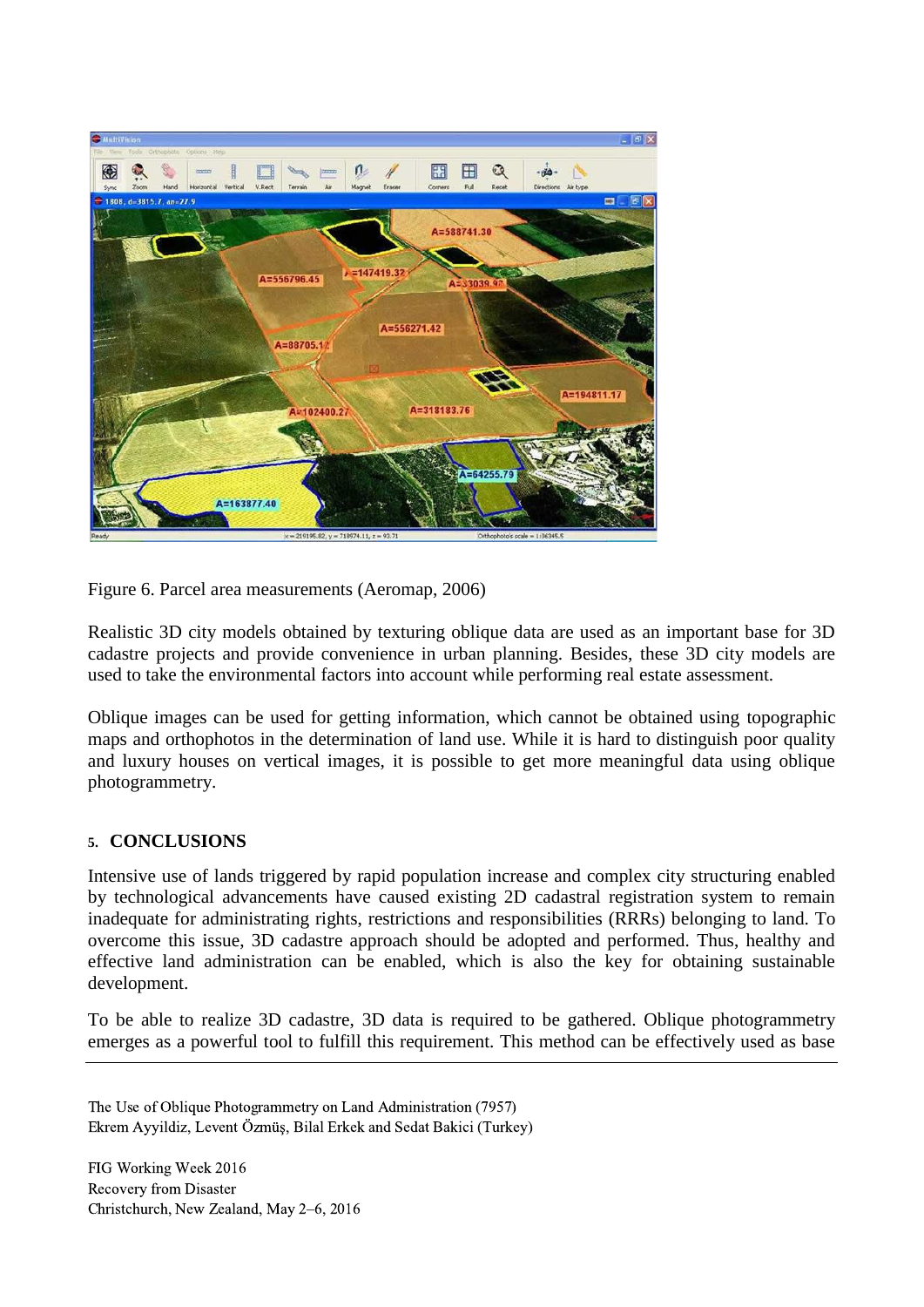for 3D Cadastre and Land Administration projects. Besides, it provides a wide range of applications not only in cadastral mapping and management but also in tax assessment & building deviation, urban and infrastructural planning, management of military and security operations and critical infrastructural protection.

#### **REFERENCES**

Aeromap Technology Systems, 2006, Oblique Photogrammetry System (OPS) http://www.aeromapss.com/OPS-F.pdf (15 April 2013).

Enemark, S., 2004, Building Land Information Policies. Proceedings of Special Forum on Building Land Information Policies in the Americas. Aguascalientes, Mexico, 26-27 October 2004.

FIG, 1995, The FIG Statement on the Cadastre. Technical Report Publication No.11, FIG Commission 7 http://www.fig.net/commission7/reports/cadastre/statement\_on\_cadastre.html (15 April 2013).

Grenzdörffer, G.J., Guretzki, M., & Friedlander, I., 2008, Photogrammetric Image Acquisition and Image Analysis of Oblique Images – A New Challenge for the Digital Airborne System PFIFF. In: Photogrammetric Record 2008, Nr 12/2008 pp. 372-386.

Jonas, D., 2009, How Aerial Survey in Vietnam is now Serving People and Building National Capacity. 7<sup>th</sup> FIG Regional Conference, Hanoi, Vietnam, 19-22 October

Karbo, N., Schroth, R., 2009, Oblique Aerial Photography: A Status Review. Photogrammetric Week 2009: pp. 119 – 125.

Kaufmann, J., & Steudler, D., 1998, CADASTRE 2014 - A Vision for a Future Cadastral System. FIG Commission 7 http://www.fig.net/cadastre2014/translation/c2014-english.pdf (15 April 2013).

Lemmens, M., Lemmen, C., & Wubbe, M., 2007, Pictometry: Potentials for land administration. 6th FIG Regional Conference, San José, Costa Rica 12-15 November.

Nelson, J., 2008, Lecture 7 - Photogrammetric Products. Photogrammetry Lecture Notes, KTH Royal Institute of Technology http://www.infra.kth.se/courses/AG1322/lectures/l7.pdf (15 April 2013).

Petrie, G., 2008, Systematic Oblique Aerial Photography Using Multiple Digital Cameras. VIII International Scientific & Technical Conference, "From Imagery to Map: Digital Photogrammetric Technologies", Porec, Croatia.

The Use of Oblique Photogrammetry on Land Administration (7957) Ekrem Ayyildiz, Levent Özmüş, Bilal Erkek and Sedat Bakici (Turkey)